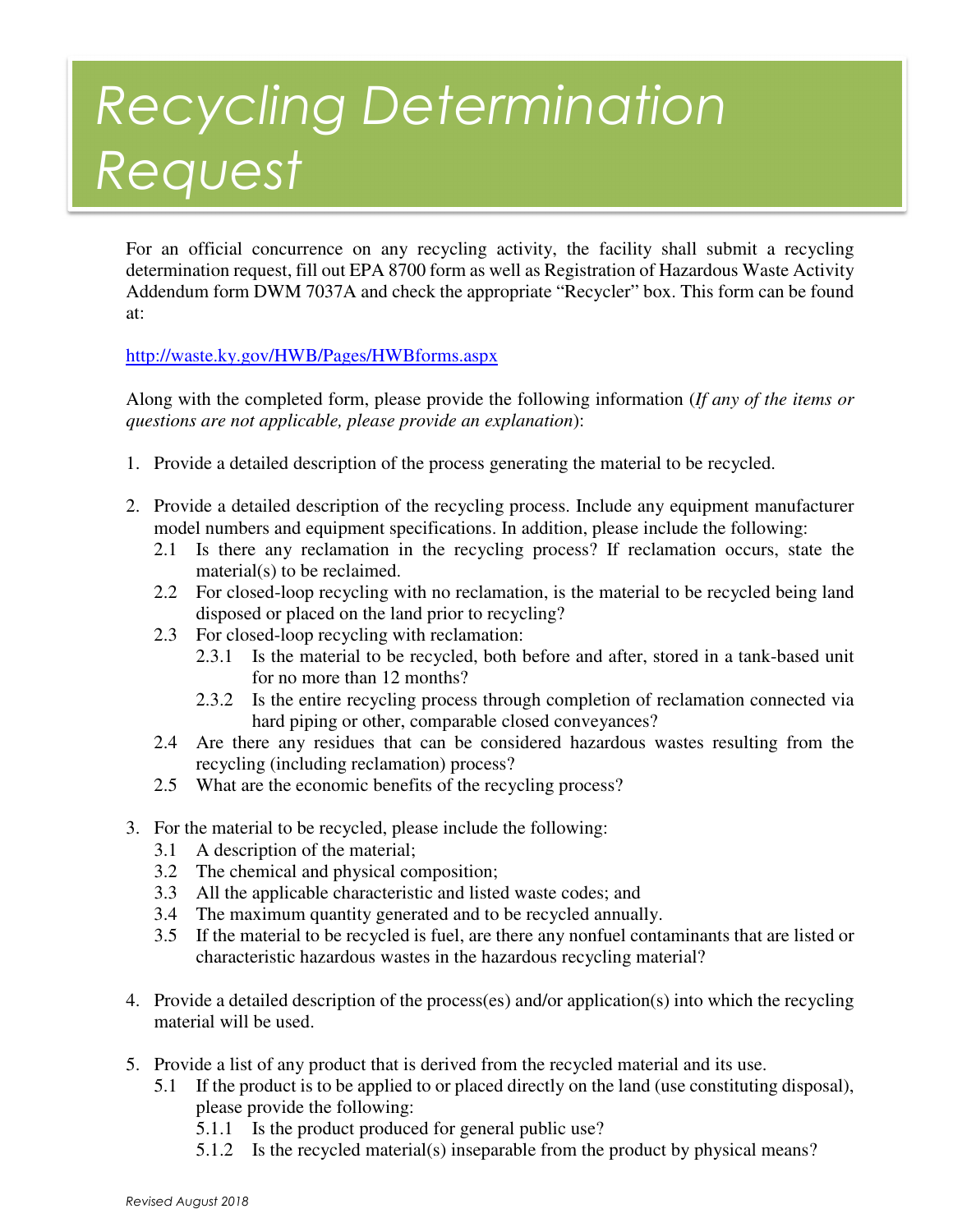- 5.1.3 Does the product meet the Land Disposal Restrictions (LDR) treatment standards?
- 6. To determine if the material(s) to be recycled is being legitimately recycled, please provide the following:
	- 6.1 Legitimate recycling must involve recycling a material that provides a useful contribution to the recycling process or to a product or intermediate of the recycling process. Please show that the material to be recycled:
		- 6.1.1 Contributes valuable ingredients to a product or intermediate; or
		- 6.1.2 Replaces a catalyst or carrier in the recycling process; or
		- 6.1.3 Is the source of a valuable constituent recovered in the recycling process; or
		- 6.1.4 Is recovered or regenerated by the recycling process; or
		- 6.1.5 Is used as an effective substitute for a commercial product.
	- 6.2 The recycling process must produce a valuable product or intermediate. Please show that the product or intermediate is:
		- 6.2.1 Sold to a third party; or
		- 6.2.2 Used by the recycler or the generator as an effective substitute for a commercial product or as an ingredient or intermediate in an industrial process.
	- 6.3 The generator and the recycler must manage the hazardous recycling material(s) as a valuable commodity when it is under their control.
		- 6.3.1 Where there is an analogous raw material, please demonstrate that the hazardous recycling material(s) is managed, at a minimum, in a manner consistent with the management of the raw material or in an equally protective manner.
		- 6.3.2 Where there is no analogous material, please demonstrate that the hazardous recycling material(s) is contained (as defined in 40 CFR Part 260.10).
		- 6.3.3 Please show or state that the recycling material(s) will not be accumulated speculatively (as defined in  $40$  CFR Part  $261.1(c)(8)$ ).
	- 6.4 Demonstrate that the product of the recycling process does not:
		- 6.4.1 Contain significant concentrations of any hazardous constituents found in 40 CFR Part 261, Appendix VIII that are not found in analogous products; or
		- 6.4.2 Contain concentrations of hazardous constituents found in 40 CFR Part 261, Appendix VIII at levels that are significantly elevated from those found in analogous products, or
		- 6.4.3 Exhibit a hazardous characteristic (as defined in 40 CFR Part 261 Subpart C) that analogous products do not exhibit.
- 7. Provide supporting documents, or any other methods, that show Subparts AA and BB air emission standards have been met. [*Note: If the recycling units are located at the hazarous waste generator's facility (where there is no hazardous waste permit), the units are exempted from the air emission standards.*]
- 8. If this recycling determination request is to seek exemption from hazarous waste regulations, please provide the following:
	- 8.1 All the applicable state and federal regulations used in the "not-solid-waste" determination.
	- 8.2 Documentation or information that supports the "not-solid-waste" determination.
- 9. If your facility recycles off-site hazardous wastes, please provide a signed agreement or contract between the generator of the hazardous wastes and your facility.